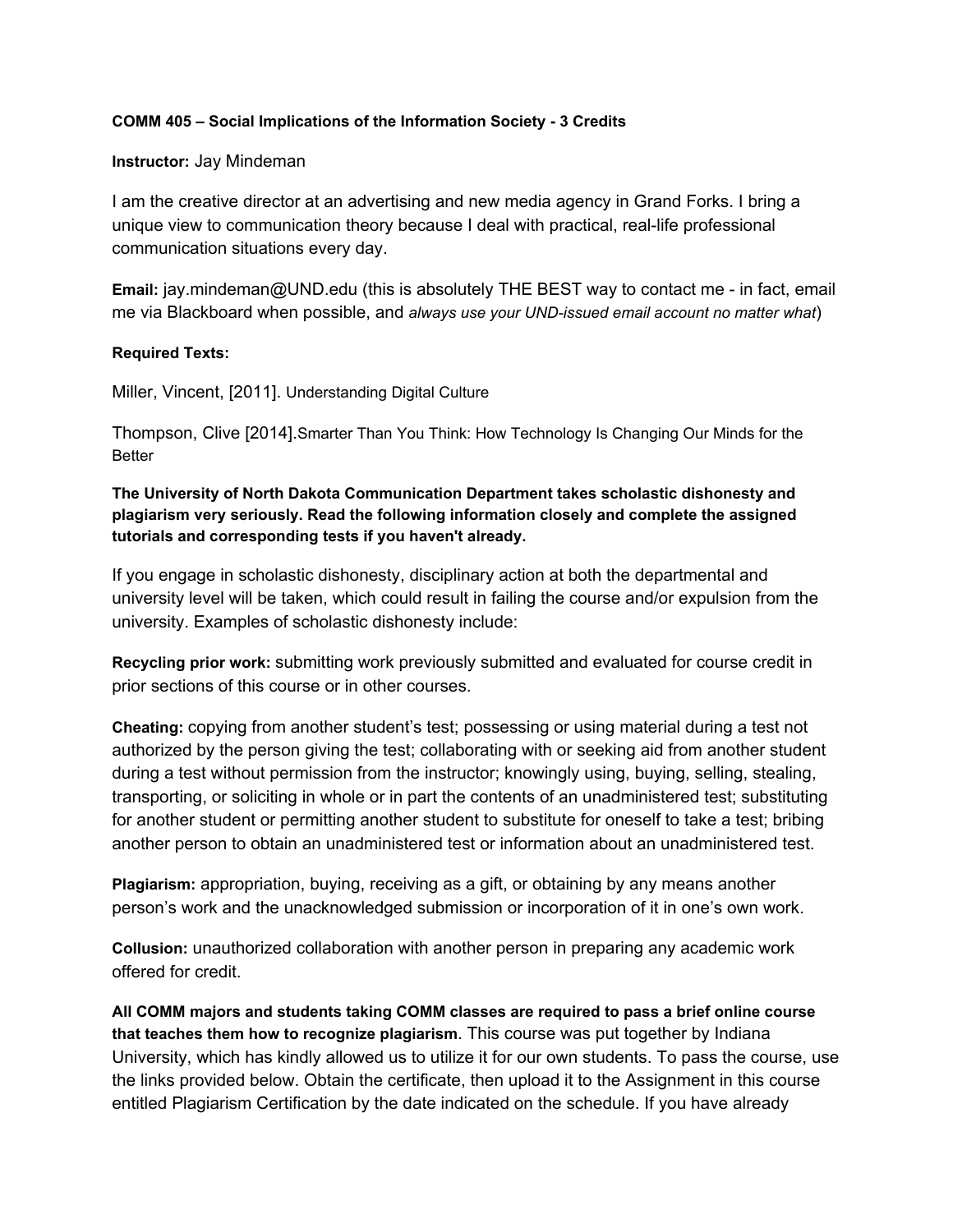obtained this certificate, you don't need to take the Indiana University course again. Simply upload the certificate that you have already earned for all COMM courses. Finally, if you do not turn in this certificate by the deadline indicated on the schedule, you will not receive a grade for this course.

**Watch the "How to Recognize Plagiarism" tutorials here:**

https://www.indiana.edu/~academy/firstPrinciples/index.html

# **and learn about registration / certification tests here:**

https://www.indiana.edu/~academy/firstPrinciples/certificationTests/index.html

**(1) STRUCTURE:** UND's course catalog describes this course like this:

Considers and evaluates different perspectives on the information society, ranging from humanistic and Neomarxist critiques to the optimistic scenarios of some futurists. Examines the implications of new means of creating, storing, manipulating and disseminating information. Discussion of whether or not the potential benefits will be realized.

Since I am a real-world kind of guy, even my theory classes are grounded in the reality of day-to-day business and life. Don't worry - this is still a theory class, but you will get your information from four places, all of which will blend into a more holistic view of the information society we live in:

**Miller Text:** More theory than the other sources, read these chapters before you watch the lectures on Tegrity.

**Supplemental Reading:** Some weeks I will assign additional required readings from the web. These will help to keep our analysis up to date.

**Mindeman Lectures (via Tegrity):** My lectures will seek to ground the course in today's business reality. Watch these before you start to work on your assignments. I will upload these by noon on Tuesdays. However, I may get ahead on lectures, and you are welcome to watch them in advance. Just keep in mind that I expect your weekly writing assignments to account for and make reference to that week's corresponding readings and lecture.

**Thompson Text**: Read this throughout the semester. Another theory book with a slightly different take, you will write your final paper based on this text (while blending in information from the other three sources above).

By the end of this semester, it is my hope that you will be able to:

> Understand what we mean when we discuss the information society

> Explain how the technology of this "information society" has changed how humans interact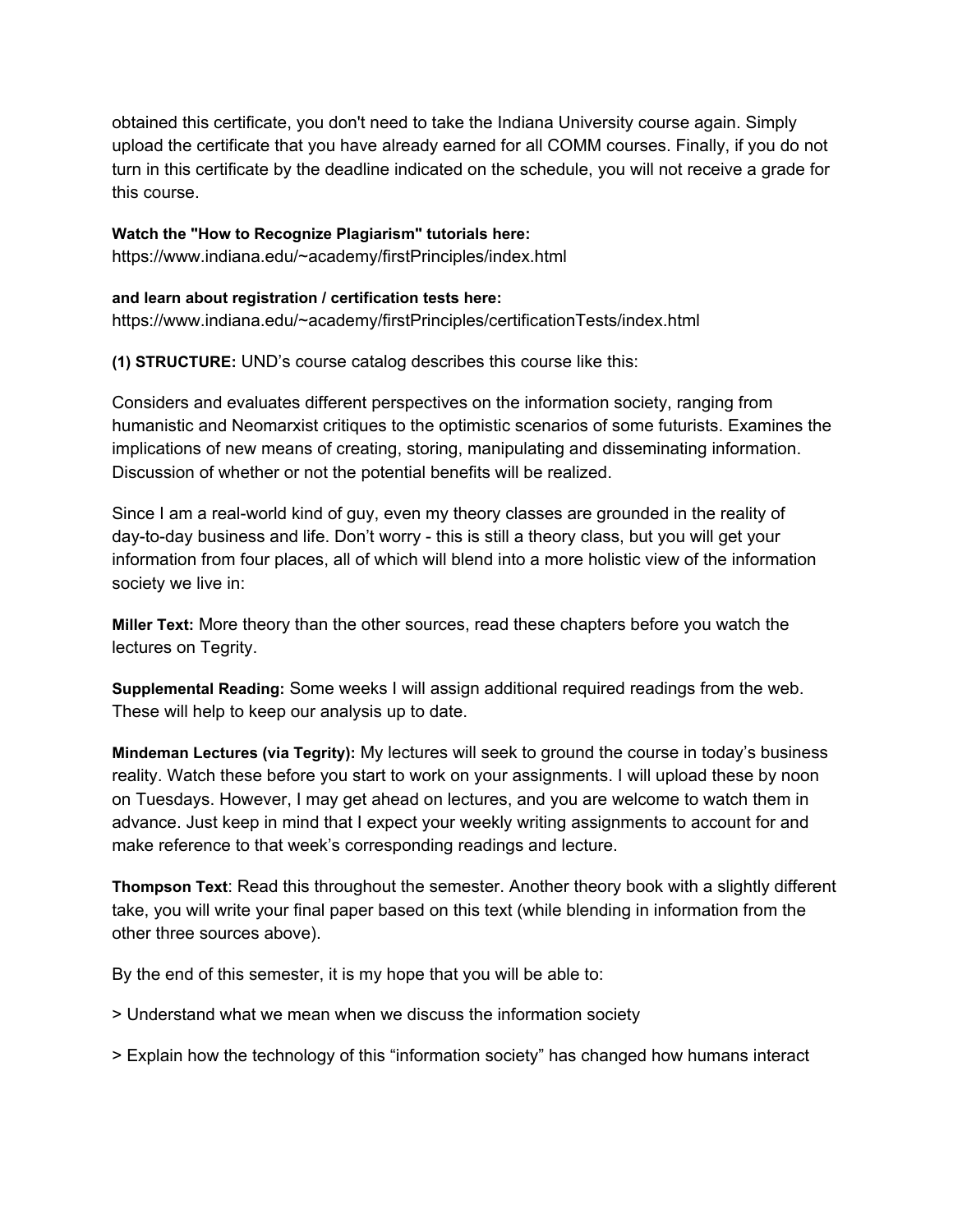> Understand and explain how your knowledge of the information society can be leveraged into more effective communication in your career after college

## **STRUCTURE**

Each week you will read an assigned chapter or chapters from the Miller text, read / view any assigned online content, then watch my Tegrity lecture. Then you will write a one page essay based on a theoretical question I pose to you. Each assignment is worth 10 points.They will be assigned on Tuesdays at noon and due the following Tuesday at noon (see the calendar). They should be one page with 12-point type, double spaced. Papers must be turned in as a PDF document.

There is also an open book midterm test taken from the Miller text, any assigned online readings and my lectures. *No procter is necessary for this test.* It will be assigned on Tuesday at noon and you will have a week to complete it, just like a weekly assignment (see the calendar). It is worth 100 points. This test must be turned in as a PDF document.

Finally, during the course of the semester I expect you to be reading the Thompson text as well. Once completed, you will write a 10-15 page final paper (again, 12-point, double spaced) synthesizing what Thompson proposes with what you have learned from Miller, my lectures etc. More specific directions are given when this paper is assigned later in the semester. It is worth 100 points.

**GRADING**: I will expect the same responsibility from you as you will give your employer and clients after you graduate. That means don't miss meetings, do make deadlines. Treat this like a business, and you'll do great. Grades are calculated like this:

Weekly Writing Assignments: 120 points (12 assignments X 10pts)

Mid-term: 100 points

Final Paper: 100 points

Final Grade = Total Points / 3.2

The Communication Program is committed to bringing the richness of cultural diversity to all students. Through active engagement, the Communication Program endeavors to provide multicultural opportunities, to reduce cultural stereotypes, to embrace cultural differences, and to promote respect for cultural diversity.

All Students are subject to the University of North Dakota Code of Student Life, including, but not limited to, issues of Scholastic Dishonesty.